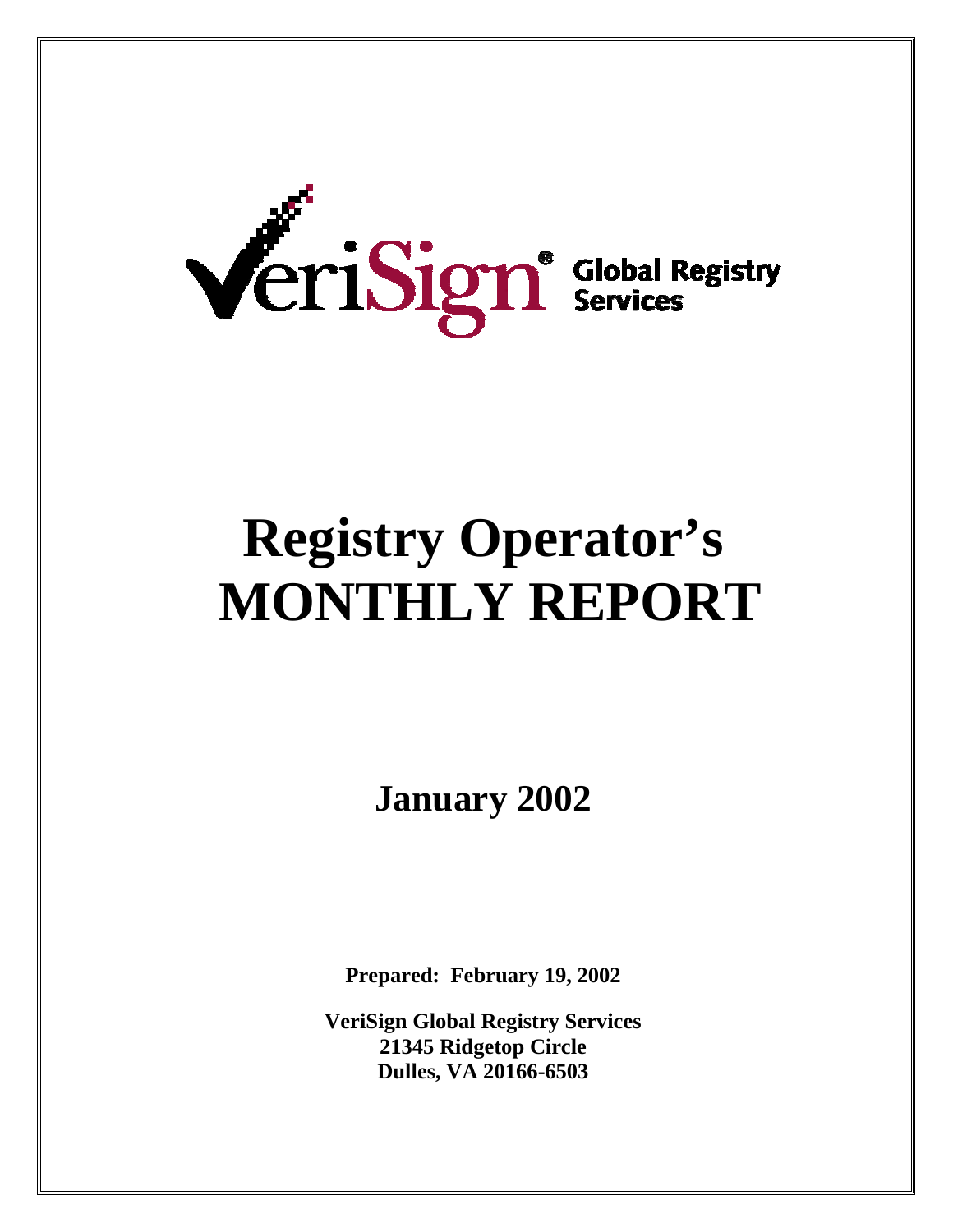As required by the ICANN/VeriSign Registry Agreements (Section 8 for .com; Section 3.15 for .net and .org), this report provides an overview of VeriSign Registry activity through the end of the reporting month. The information is primarily presented in table and chart format with text explanations as deemed necessary. The information is provided in the order as listed in *Appendix T* of the Registry Agreements. Pursuant to the agreements, "...items 5 - 12 shall be kept confidential by ICANN until three months after the end of the month to which the report relates.".

Information is organized as follows:

| 2. |                                                                                   |  |
|----|-----------------------------------------------------------------------------------|--|
|    |                                                                                   |  |
|    |                                                                                   |  |
|    |                                                                                   |  |
| 4. |                                                                                   |  |
| 5. |                                                                                   |  |
| 6. |                                                                                   |  |
| 7. |                                                                                   |  |
| 8. |                                                                                   |  |
|    |                                                                                   |  |
|    |                                                                                   |  |
|    | Table 6 – Total Monthly Domain Name Transaction Trend by Category (millions)6     |  |
|    | Table 7-Total Monthly Name Server Transactions by Category (millions)7            |  |
|    |                                                                                   |  |
|    | Table 9 - Total Monthly Name Server Write Transactions by Subcategory (millions)7 |  |
|    |                                                                                   |  |
|    |                                                                                   |  |
|    |                                                                                   |  |
|    |                                                                                   |  |
|    |                                                                                   |  |
|    |                                                                                   |  |
|    |                                                                                   |  |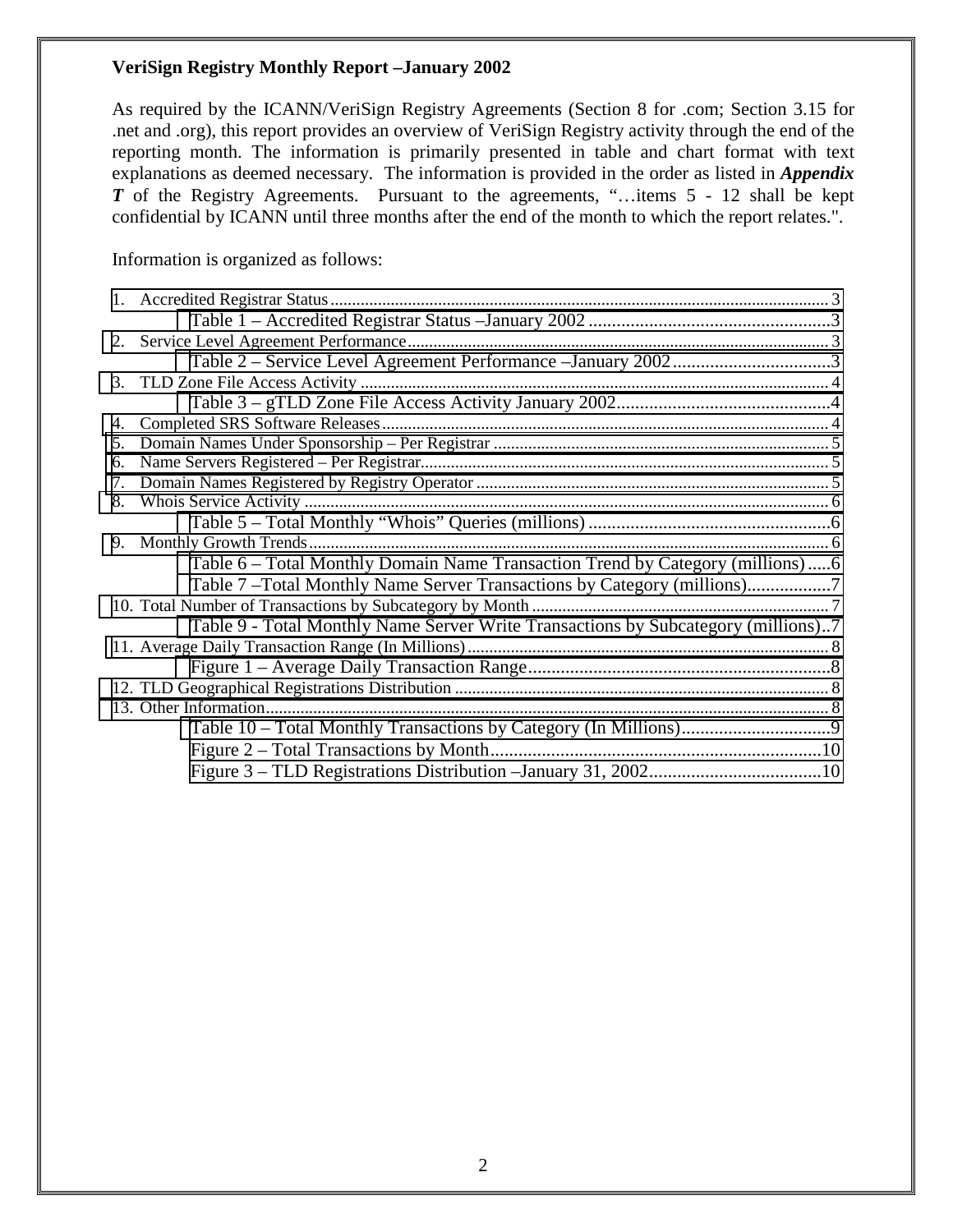## <span id="page-2-0"></span>**1. Accredited Registrar Status**

**Table 1** displays the current number and status of the ICANN accredited registrars. The registrars are grouped into three categories:

- 1. **Operational Registrars:** Those who have authorized access into the Shared Registration System (SRS) for processing domain name registrations.
- 2. **Registrars In The Ramp-Up Period:** Those who have received a password to access the Registry operational test and evaluation (OT&E) environment. The OT&E environment is provided to allow registrars to develop and test their systems with the SRS.
- 3. **Registrars In The Pre-Ramp-Up Period:** Those who have been sent a welcome letter from the VeriSign Registry but have not yet executed the Registry Confidentiality Agreement and/or have not yet submitted a completed Registrar Information Sheet. In most cases registrars are sent welcome letters via overnight express mail on the same day accreditation notification is received from ICANN.

| <b>Status</b>                    | # of Registrars |
|----------------------------------|-----------------|
| <b>Operational Registrars</b>    |                 |
| Registrars In Ramp-Up Period     | 43              |
| Registrars In Pre-Ramp-Up Period | 32              |
| <b>Total</b>                     | 172             |

#### **Table 1 – Accredited Registrar Status –January 2002**

## **2. Service Level Agreement Performance**

**Table 2** compares Service Level Agreement (SLA) Requirements with Actual Performance for the reporting month. As required by the ICANN/VeriSign Registry Agreements (Section 21 for .com; Section 3.3 for .net and .org), the VeriSign Registry is committed to provide service levels as specified in Appendix D of the agreements and to comply with the requirements of the SLA in Appendix E of the agreements. The SLA is incorporated into the VeriSign Registry Registrar Agreement that is executed with all operational registrars. **Note:** *The SLA permits two 12-hour windows per year to perform major upgrades.* 

|  |  | Table 2 – Service Level Agreement Performance – January 2002 |  |
|--|--|--------------------------------------------------------------|--|
|  |  |                                                              |  |

| <b>Metric</b>        | <b>SLA Requirement</b> | <b>Actual Performance</b> |
|----------------------|------------------------|---------------------------|
| Total outage         | 8 hours                | 1 hours 27 minutes        |
| Unplanned outage     | 4 hours                | 0 hours 00 minutes        |
| Check domain average | 3 seconds              | .01 seconds               |
| Add domain average   | 5 seconds              | .01 seconds               |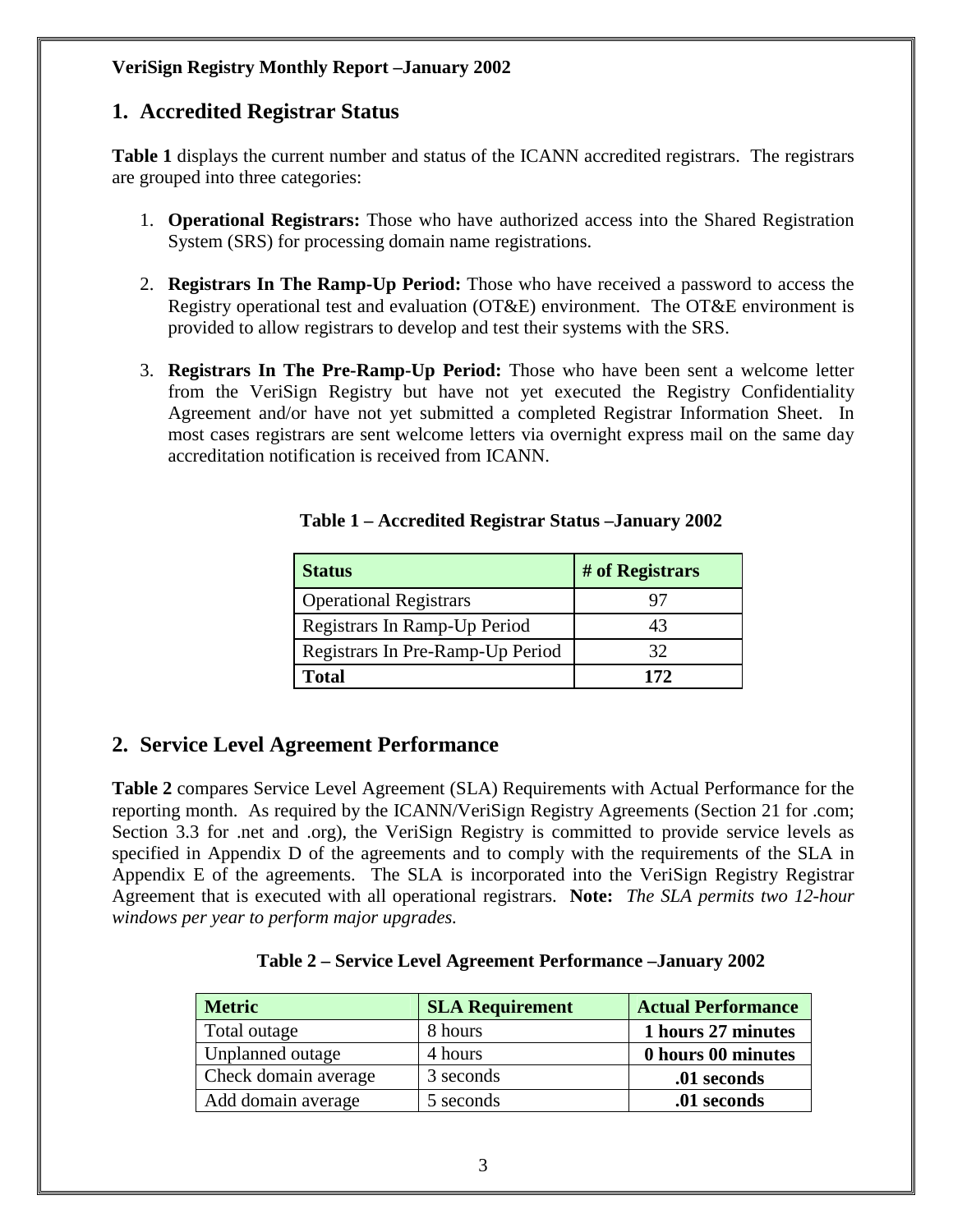# <span id="page-3-0"></span>**3. TLD Zone File Access Activity**

**Table 3** summarizes the zone file access activity for the current reporting month. As required by the ICANN/VeriSign Registry Agreements (Section 21 for .com; Section 3.9 for .net and .org), the VeriSign Registry provides third parties bulk access to the zone files for the .com, .net, and .org TLDs.

|  |  | Table 3 – gTLD Zone File Access Activity January 2002 |  |  |  |  |
|--|--|-------------------------------------------------------|--|--|--|--|
|--|--|-------------------------------------------------------|--|--|--|--|

| Zone file access passwords previous month               | 469 |
|---------------------------------------------------------|-----|
| New zone file access passwords                          |     |
| Total zone file access approvals end of reporting month | 506 |

\*\*On July 31, 2001 the total zone file access count was 1,131 under the old Registry agreement. In July a new ICANN Zone File Access agreement was sent out and as of August 31st only 340 had returned the signed agreement and currently have zone access.

# **4. Completed SRS Software Releases**

As required by the ICANN/VeriSign Registry Agreements (Section 21 for .com; Section 3.9 for .net and .org), **Table 4** shows significant releases that have occurred since January 2001. The VeriSign Registry Shared Registration System (SRS) is continually being improved to better meet the needs of accredited registrars.

| <b>Release Name</b>                                               | <b>Features</b>                                                                                                            | <b>Target Date</b> | <b>Complete Date</b> |
|-------------------------------------------------------------------|----------------------------------------------------------------------------------------------------------------------------|--------------------|----------------------|
| Multilingual                                                      | Start of resolution stage, phase 1.                                                                                        | Dec 00             | 15 Jan 01            |
| Improvements in data integrity and<br>Fairfax 1<br>serviceability |                                                                                                                            | Mid February       | 24 Feb 01            |
| Multilingual                                                      | Addition of code points to support<br>European languages                                                                   |                    | 26 Feb 01            |
| Multilingual                                                      | Start of resolution phase 2                                                                                                | Mid March          | 19 April 01          |
| Multilingual                                                      | Addition of code points to support<br>Southeast Asian and Indian<br>languages                                              | Late March         | 19 April 01          |
| Multilingual                                                      | Addition of code points to support<br>Middle Eastern languages                                                             | Apr 01             | 19 April 01          |
| Nile                                                              | User feature improvements<br>including universal blocking<br>required by the new agreements.                               | 28 Sep 01          | 28 Sep 01            |
| Escrow                                                            | Data escrow enhancements                                                                                                   | 31 Oct 01          | 14 Dec 01            |
| Core Release 4.0                                                  | User features required by the new<br>agreements to include global user<br>id, bulk transfer from one registrar<br>to many. | 19 Jan 2002        | 19 Jan 2002          |

## **Table 4 – Completed Shared Registration System Releases**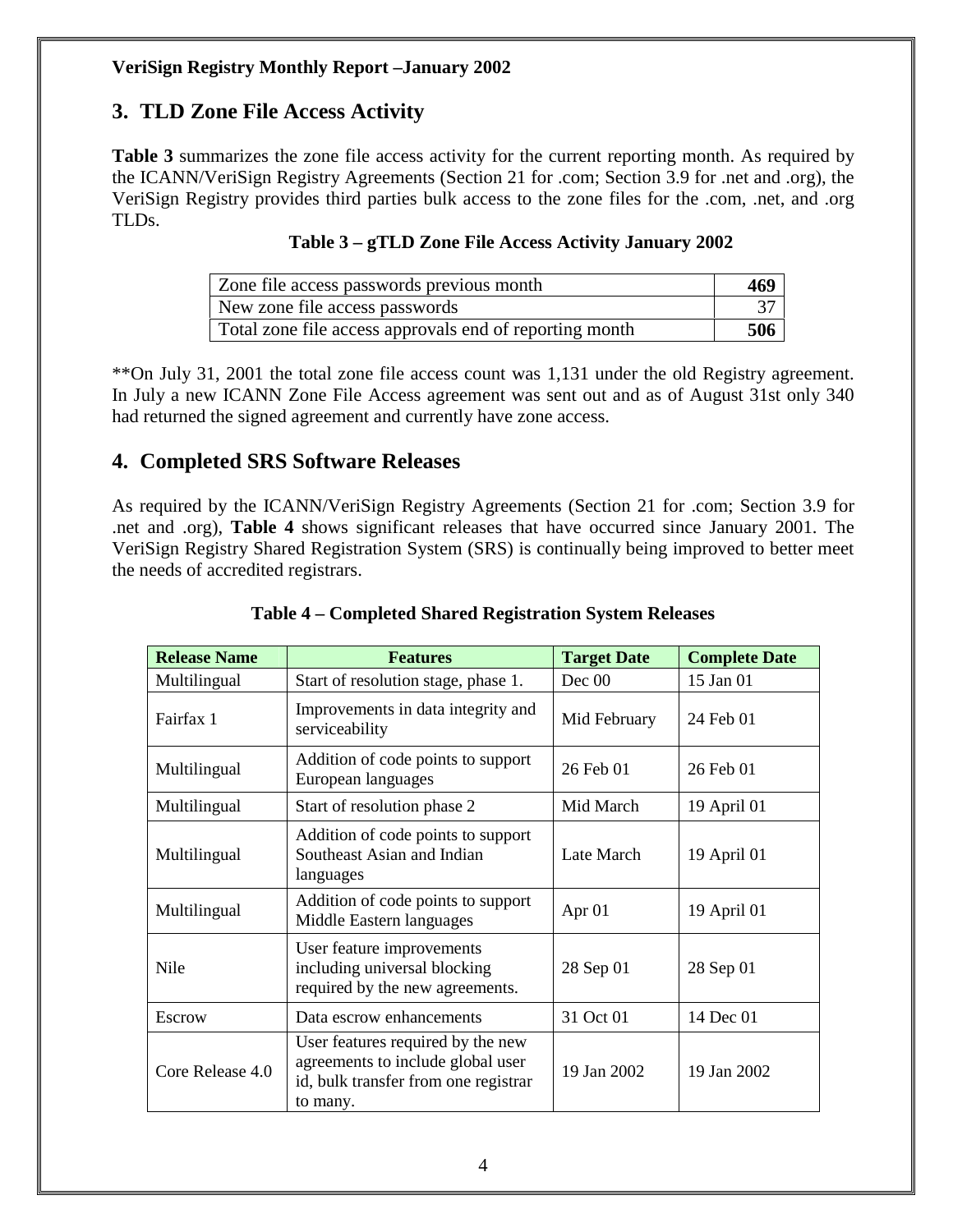<span id="page-4-0"></span>

| <b>Release Name</b> | <b>Features</b>                                                                                                  | <b>Target Date</b> | <b>Complete Date</b> |
|---------------------|------------------------------------------------------------------------------------------------------------------|--------------------|----------------------|
| Core Release 4.1    | Support of IPv.6, exclusion of<br>orphan A records from gTLD<br>zones, and minor enhancements for<br>performance | 15 May 2002        |                      |

## **5. Domain Names Under Sponsorship – Per Registrar**

This data will be provided under separate cover.

# **6. Name Servers Registered – Per Registrar**

This data will be provided under separate cover.

# **7. Domain Names Registered by Registry Operator**

Per the requirements of the .com registry agreement Section 24.B and the .net/.org registry agreements Section 3.6.2, as of 31 December 2001, the following names should be in Appendix X:

> Verisign Global Registry Services THE-VERISIGN-COM-NET-REGISTRY.COM Verisign Global Registry Services THE-VERISIGN-COM-NET-REGISTRY.NET Verisign Global Registry Services THE-VERISIGN-COM-NET-REGISTRY.ORG Verisign Global Registry Services THE-VERISIGN-REGISTRY.COM Verisign Global Registry Services THE-VERISIGN-REGISTRY.NET Verisign Global Registry Services THE-VERISIGN-REGISTRY.ORG Verisign Global Registry Services THEVERISIGNREGISTRY.COM Verisign Global Registry Services THEVERISIGNREGISTRY.NET Verisign Global Registry Services THEVERISIGNREGISTRY.ORG Verisign Global Registry Services VCNR.COM Verisign Global Registry Services VCNR.NET Verisign Global Registry Services VCNR.ORG Verisign Global Registry Services VERISIGN-COM-NET-REGISTRY.COM Verisign Global Registry Services VERISIGN-COM-NET-REGISTRY.NET Verisign Global Registry Services VERISIGN-COM-NET-REGISTRY.ORG Verisign Global Registry Services VERISIGNCNR.COM Verisign Global Registry Services VERISIGNCNR.NET Verisign Global Registry Services VERISIGNCNR.ORG Verisign Global Registry Services VRSN-CNR.COM Verisign Global Registry Services VRSN-CNR.NET Verisign Global Registry Services VRSN-CNR.ORG Verisign Global Registry Services VRSN-COM-NET-REGISTRY.COM Verisign Global Registry Services VRSN-COM-NET-REGISTRY.NET Verisign Global Registry Services VRSN-COM-NET-REGISTRY.ORG Verisign Global Registry Services VRSNCNR.COM Verisign Global Registry Services VRSNCNR.NET Verisign Global Registry Services VRSNCNR.ORG Verisign Global Registry Services VRSNCOMNETREGISTRY.COM Verisign Global Registry Services VRSNCOMNETREGISTRY.NET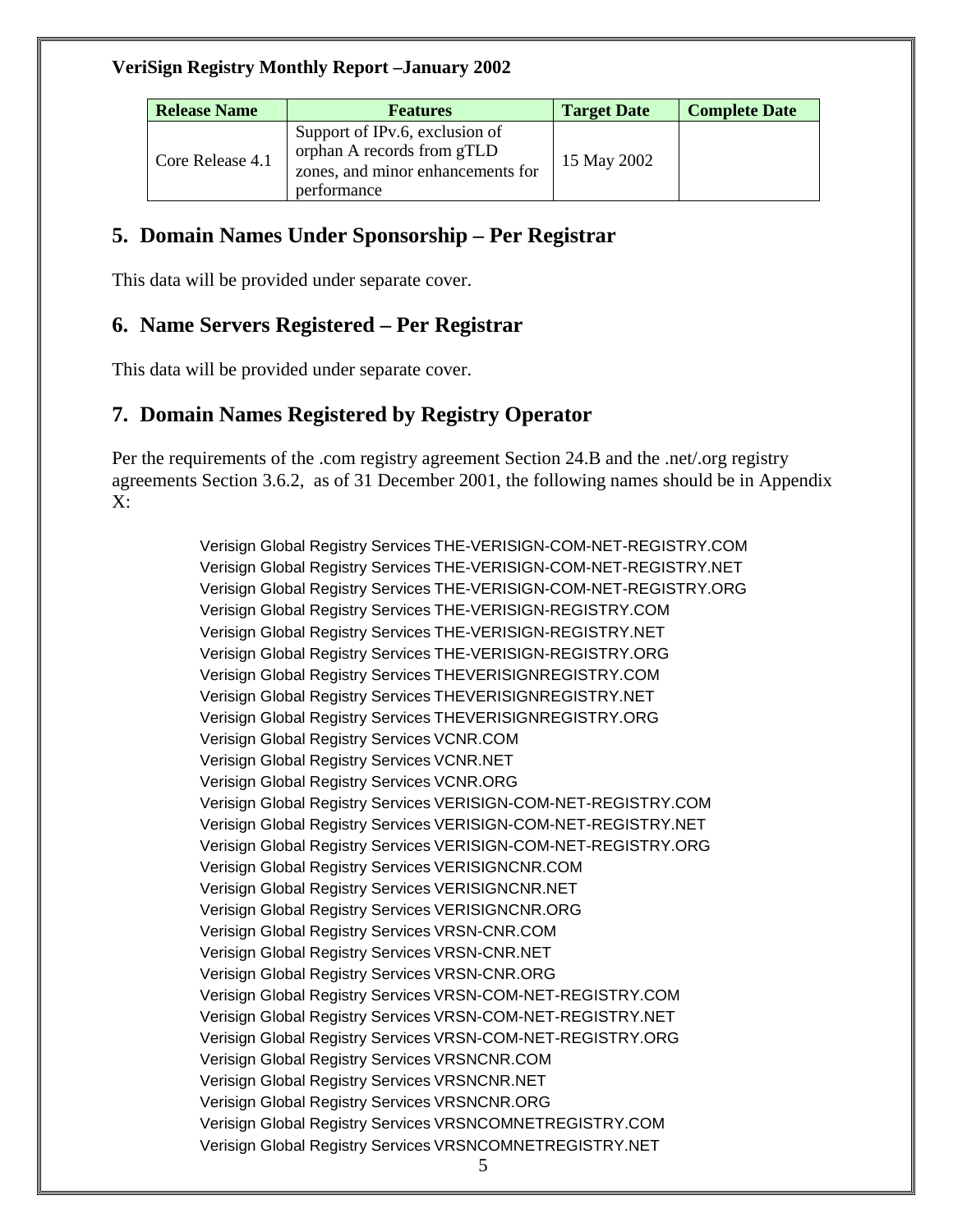Verisign Global Registry Services VRSNCOMNETREGISTRY.ORG

## <span id="page-5-0"></span>**8. Whois Service Activity**

|               | <b>Total Queries</b> | <b>Peak</b> | Avg  |
|---------------|----------------------|-------------|------|
| Jun-01        | 645.3                | 30.8        | 23.1 |
| <b>Jul-01</b> | 627.8                | 30.8        | 20.3 |
| Aug-01        | 595.8                | 22.4        | 19.2 |
| $Sep-01$      | 519.2                | 23.3        | 17.3 |
| <b>Oct-01</b> | 478.7                | 21.4        | 15.4 |
| <b>Nov-01</b> | 460.1                | 27.1        | 15.3 |
| Dec-01        | 739.0                | 29.3        | 23.8 |
| Jan-02        | 740.3                | 39.8        | 23.9 |

#### **Table 5 – Total Monthly "Whois" Queries (millions**)

# **9. Monthly Growth Trends**

**There are** three main categories of monthly transactions executed by registrars via the Registry Registrar Protocol (RRP) with the Shared Registration System (SRS):

- 1. **Query** This category includes the following transactions: query a domain and query a server.
- 2. **Write**  This category includes the following transactions: adding a new domain, deleting a domain, modifying a domain name record, renewing a domain, transferring a domain, adding a server, deleting a server and modifying a server record.
- 3. **Check** This category includes the following transactions: check a domain and check a server.

**Table 6** shows the number of domain name transactions for each of these categories.

**Table 7** shows the number of name server transactions for each of these categories.

| Table 6 – Total Monthly Domain Name Transaction Trend by Category (millions) |  |  |
|------------------------------------------------------------------------------|--|--|
|                                                                              |  |  |

|               | <b>Total</b> | <b>Query</b> | $\frac{6}{6}$ | Write | $\frac{6}{6}$ | <b>Check</b> | $\frac{6}{6}$ |
|---------------|--------------|--------------|---------------|-------|---------------|--------------|---------------|
| $May-01$      | 877.4        | 42.0         | 4.8%          | 7.3   | 0.8%          | 828.2        | 94.4%         |
| Jun-01        | 1,202.4      | 36.5         | 3.0%          | 46.1  | 3.8%          | 1,119.8      | 93.1%         |
| <b>Jul-01</b> | 1,577.6      | 37.4         | 2.4%          | 36.6  | 2.3%          | 1,503.6      | 95.3%         |
| Aug-01        | 1,410.9      | 32.7         | 2.3%          | 67.2  | 4.8%          | 1,311.1      | 92.9%         |
| $Sep-01$      | 2,607.0      | 27.2         | 1.0%          | 69.0  | 2.6%          | 2,510.8      | 96.3%         |
| <b>Oct-01</b> | 2,524.8      | 26.6         | 1.1%          | 57.9  | 2.3%          | 2,440.4      | 96.7%         |
| <b>Nov-01</b> | 3,627.0      | 27.8         | 0.8%          | 210.3 | 5.8%          | 3,388.9      | 93.4%         |
| Dec-01        | 4,069.9      | 42.8         | 1.1%          | 428.5 | 10.5%         | 3,598.5      | 88.4%         |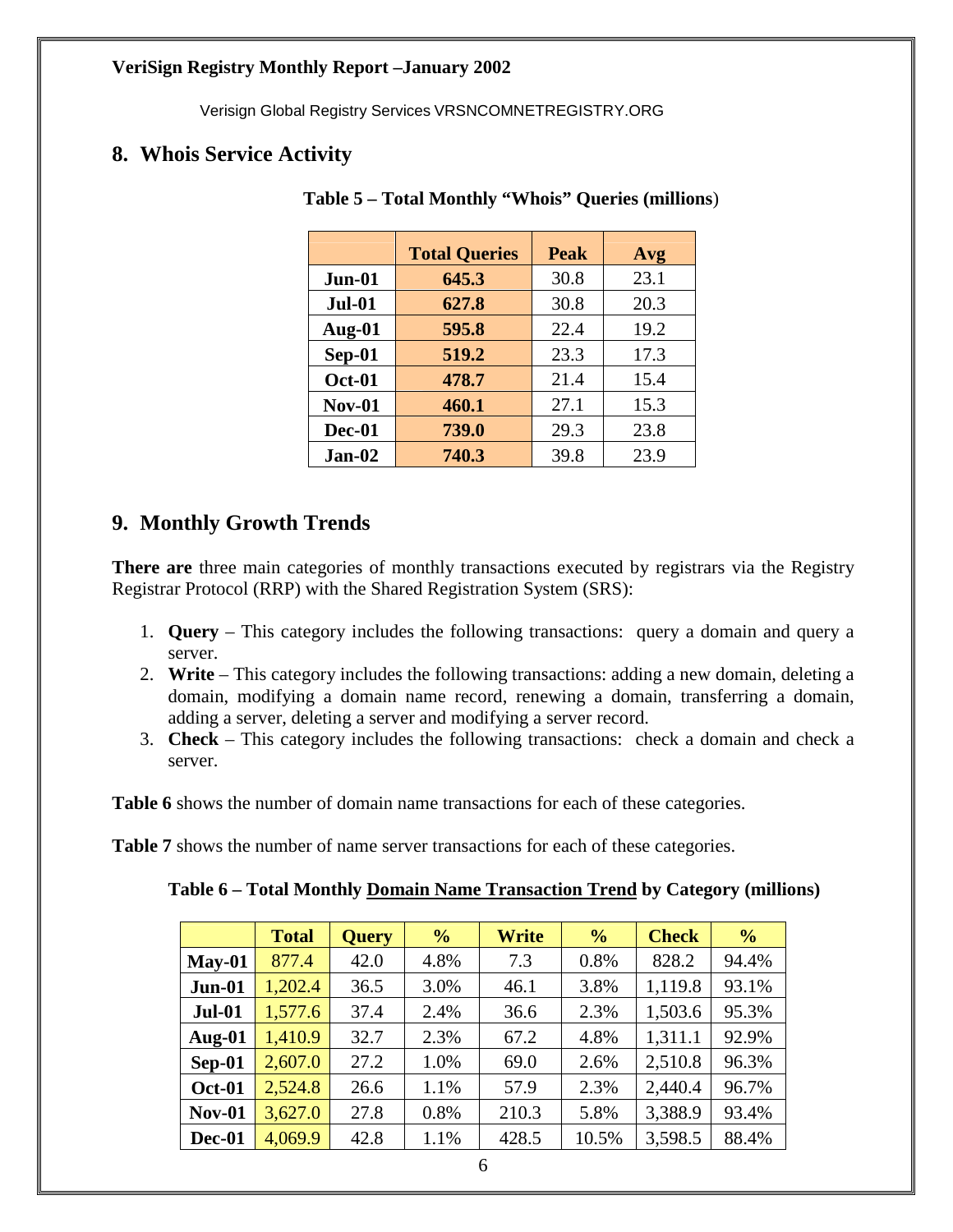<span id="page-6-0"></span>

|  | Total   Query   % | <b>Write</b>                                                              |  | $\frac{0}{0}$ |
|--|-------------------|---------------------------------------------------------------------------|--|---------------|
|  |                   | <b>Jan-02</b>   $3,478.5$   39.8   1.1%   439.5   12.6%   2,999.2   86.2% |  |               |

|               | <b>Total</b> | <b>Query</b> | $\frac{0}{0}$ | Write | $\frac{0}{0}$ | <b>Check</b> | $\frac{0}{0}$ |
|---------------|--------------|--------------|---------------|-------|---------------|--------------|---------------|
| $May-01$      | 9.0          | 3.0          | 33.3%         | 0.8   | 9.2%          | 5.2          | 57.6%         |
| $Jun-01$      | 10.9         | 3.7          | 33.6%         | 0.8   | 7.8%          | 6.4          | 58.7%         |
| <b>Jul-01</b> | 12.0         | 5.0          | 41.4%         | 0.8   | 6.3%          | 6.3          | 52.3%         |
| Aug- $01$     | 9.8          | 3.5          | 35.6%         | 0.9   | 9.1%          | 5.4          | 55.3%         |
| Sep-01        | 9.8          | 3.0          | 31.1%         | 0.7   | 6.7%          | 6.1          | 62.1%         |
| <b>Oct-01</b> | 20.6         | 12.3         | 59.6%         | 0.8   | 3.7%          | 7.6          | 36.7%         |
| <b>Nov-01</b> | 32.6         | 12.7         | 38.9%         | 0.6   | 1.9%          | 19.3         | 59.2%         |
| Dec-01        | 26.7         | 11.4         | 42.6%         | 0.5   | 1.9%          | 14.8         | 55.5%         |
| Jan-02        | 28.4         | 14.7         | 52.0%         | 0.6   | 2.0%          | 13.0         | 46.0%         |

| Table 7-Total Monthly Name Server Transactions by Category (millions) |  |  |
|-----------------------------------------------------------------------|--|--|
|                                                                       |  |  |

## **10. Total Number of Transactions by Subcategory by Month**

**Table 8** shows the number of domain name 'write' transactions. **Table 9** shows the number of name server 'write' transactions.

|               | <b>Total</b> | Add   | <b>Delete</b> | <b>Modify</b> | <b>Renew</b> | <b>Transfer</b> |
|---------------|--------------|-------|---------------|---------------|--------------|-----------------|
| $May-01$      | 7.3          | 2.2   | 0.7           | 3.4           | 0.4          | 0.5             |
| Jun-01        | 46.1         | 39.2  | 1.3           | 4.0           | 0.7          | 0.9             |
| <b>Jul-01</b> | 36.6         | 30.6  | 1.0           | 3.8           | 0.6          | 0.6             |
| Aug-01        | 67.2         | 60.8  | 1.1           | 4.1           | 0.7          | 0.5             |
| $Sep-01$      | 69.0         | 63.3  | 1.3           | 3.4           | 0.5          | 0.5             |
| <b>Oct-01</b> | 57.9         | 51.6  | 1.2           | 4.0           | 0.5          | 0.5             |
| <b>Nov-01</b> | 210.3        | 203.3 | 1.7           | 4.3           | 0.5          | 0.5             |
| Dec-01        | 428.5        | 419.5 | 1.6           | 6.3           | 0.5          | 0.6             |
| $Jan-02$      | 439.5        | 428.6 | 1.1           | 8.2           | 0.7          | 0.8             |

**Table 8 – Total Monthly Domain Name Write Transactions by Subcategory (millions)** 

**Table 9 - Total Monthly Name Server Write Transactions by Subcategory (millions)** 

|               | <b>Total</b> | Add  | <b>Delete</b> | <b>Modify</b> |
|---------------|--------------|------|---------------|---------------|
| $May-01$      | 0.83         | 0.80 | 0.01          | 0.02          |
| Jun-01        | 0.85         | 0.82 | 0.01          | 0.02          |
| <b>Jul-01</b> | 0.75         | 0.71 | 0.01          | 0.03          |
| Aug- $01$     | 0.89         | 0.84 | 0.01          | 0.03          |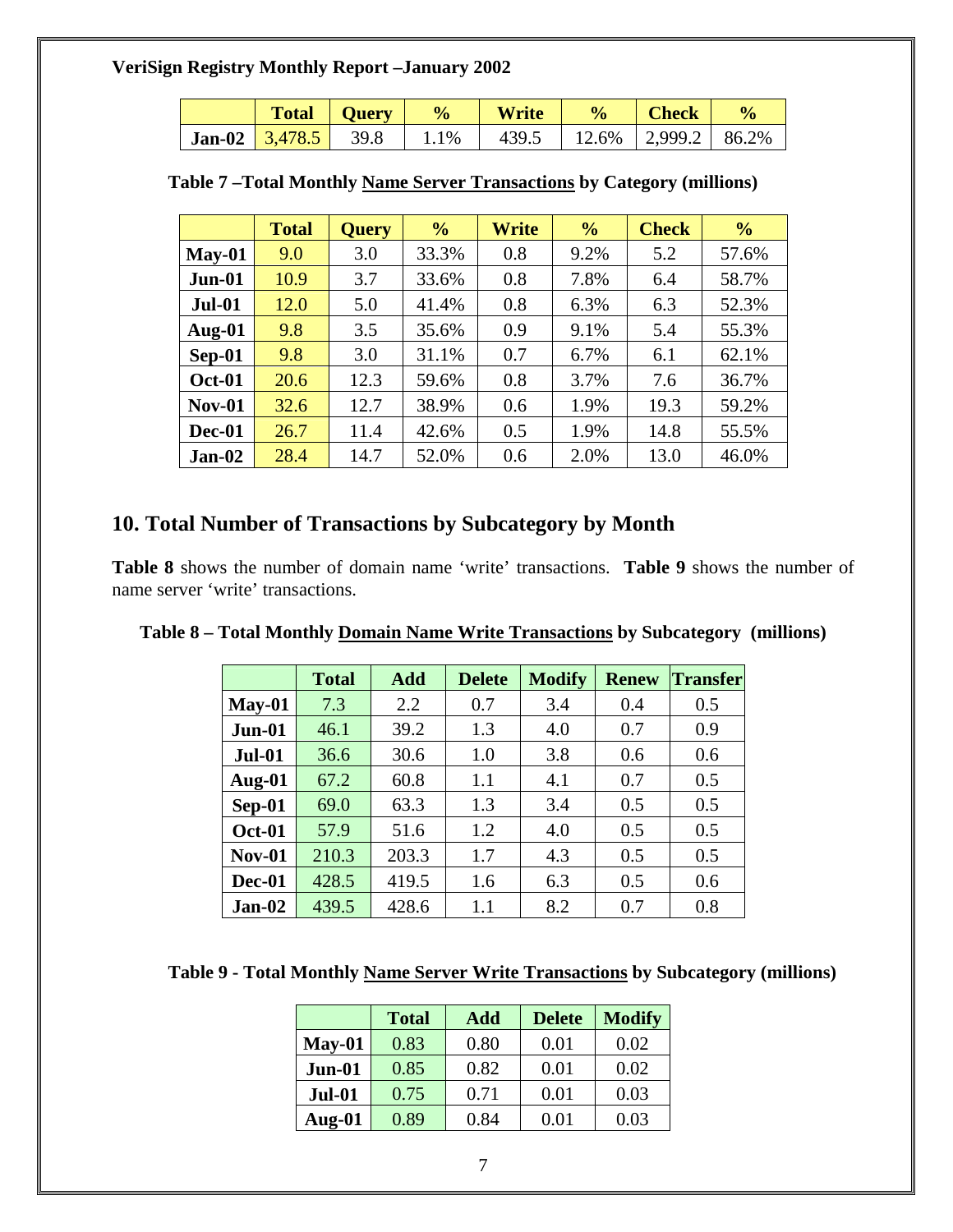<span id="page-7-0"></span>

|               | <b>Total</b> | Add  | <b>Delete</b> | <b>Modify</b> |
|---------------|--------------|------|---------------|---------------|
| $Sep-01$      | 0.66         | 0.59 | 0.05          | 0.02          |
| <b>Oct-01</b> | 0.77         | 0.69 | 0.05          | 0.03          |
| <b>Nov-01</b> | 0.62         | 0.56 | 0.02          | 0.04          |
| <b>Dec-01</b> | 0.50         | 0.44 | 0.02          | 0.04          |
| $Jan-02$      | 0.57         | 0.52 | 0.01          | 0.04          |

# **11. Average Daily Transaction Range (In Millions)**



**Figure 1 – Average Daily Transaction Range** 

# **12. TLD Geographical Registrations Distribution**

The VeriSign Registry does not have registrant contact information.

# **13. Other Information**

The following information is not required in the ICANN/VeriSign Registry Agreements but is provided as a continuation of data that was provided in monthly reports prior to the effective dates of the current agreements.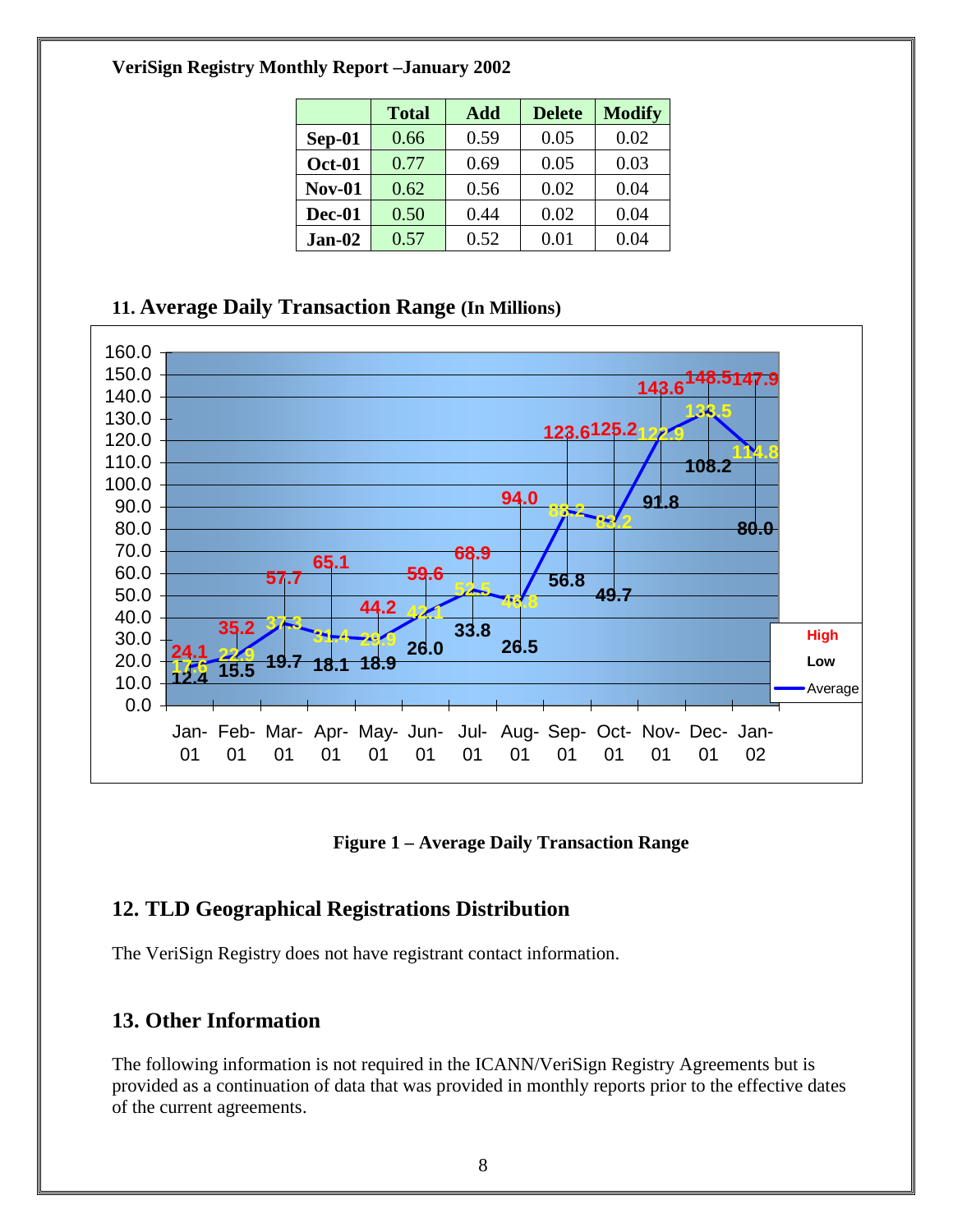<span id="page-8-0"></span>**Table 10** shows the trend of total monthly transactions (domain names and name servers) for the .com, .net and .org TLDs.

|               | <b>Total</b> | <b>Query</b> | $\frac{0}{0}$ | Write | $\frac{0}{0}$ | <b>Check</b> | $\frac{0}{0}$ |
|---------------|--------------|--------------|---------------|-------|---------------|--------------|---------------|
| Aug-00        | 521.1        | 14.6         | 2.8%          | 6.0   | 1.1%          | 500.6        | 96.1%         |
| Sep-00        | 526.5        | 15.6         | 3.0%          | 7.7   | 1.5%          | 503.2        | 95.6%         |
| <b>Oct-00</b> | 525.9        | 24.1         | 4.6%          | 7.7   | 1.5%          | 494.1        | 94.0%         |
| <b>Nov-00</b> | 609.2        | 18.8         | 3.1%          | 7.8   | 1.3%          | 582.6        | 95.6%         |
| Dec-00        | 549.1        | 20.0         | 3.6%          | 8.7   | 1.6%          | 520.4        | 94.8%         |
| Jan-01        | 520.7        | 29.2         | 5.6%          | 9.0   | 1.7%          | 482.5        | 92.7%         |
| <b>Feb-01</b> | 613.2        | 33.5         | 5.5%          | 11.5  | 1.9%          | 568.1        | 92.7%         |
| Mar-01        | 1,115.4      | 46.5         | 4.2%          | 9.8   | 0.9%          | 1,059.1      | 95.0%         |
| Apr-01        | 899.6        | 34.0         | 3.8%          | 8.8   | 1.0%          | 856.8        | 95.2%         |
| $May-01$      | 886.4        | 45.0         | 5.1%          | 8.1   | 0.9%          | 833.4        | 94.0%         |
| Jun-01        | 1,213.3      | 40.1         | 3.3%          | 46.9  | 3.9%          | 1,126.2      | 92.8%         |
| <b>Jul-01</b> | 1,589.6      | 42.3         | 2.7%          | 37.4  | 2.4%          | 1,509.9      | 95.0%         |
| Aug-01        | 1,420.7      | 36.2         | 2.5%          | 68.1  | 4.8%          | 1,316.5      | 92.7%         |
| Sep-01        | 2,616.8      | 30.2         | 1.2%          | 69.7  | 2.7%          | 2,516.9      | 96.2%         |
| <b>Oct-01</b> | 2,545.4      | 38.9         | 1.5%          | 58.6  | 2.3%          | 2,447.9      | 96.2%         |
| <b>Nov-01</b> | 3,659.6      | 40.5         | 1.1%          | 210.9 | 5.8%          | 3,408.3      | 93.1%         |
| <b>Dec-01</b> | 4,096.6      | 54.2         | 1.3%          | 429.0 | 10.5%         | 3,613.3      | 88.2%         |
| Jan-02        | 3,506.8      | 54.5         | 1.6%          | 440.1 | 12.5%         | 3,012.2      | 85.9%         |

**Table 10 – Total Monthly Transactions by Category** (In Millions)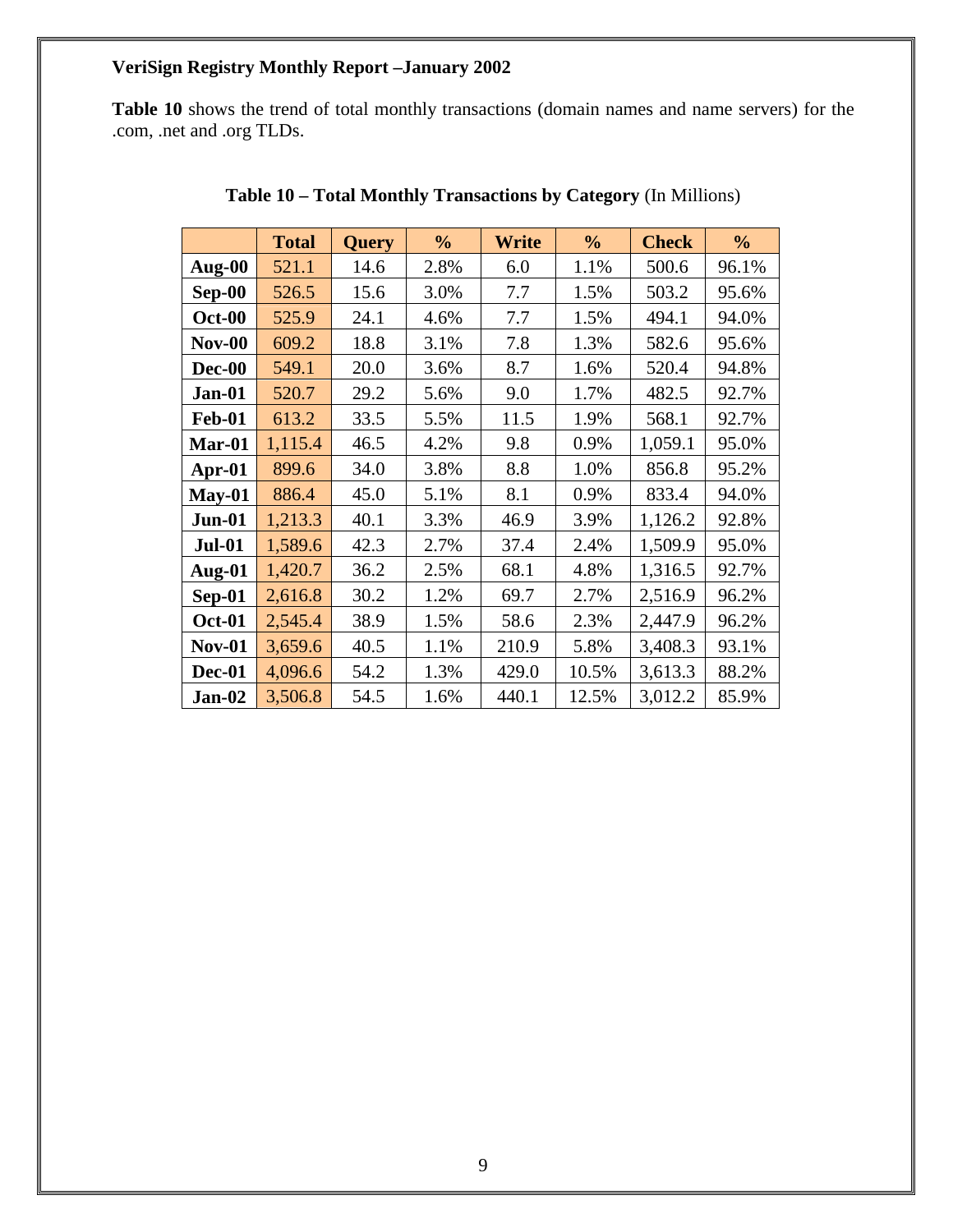<span id="page-9-0"></span>Figure 2 displays the monthly growth trend in total Registry transactions (domain names and name servers) in millions for the .com, .net and .org TLDs.



**Figure 2 – Total Transactions by Month** (In millions)

**Figure 3** shows the percent of second-level domain names registered in each of the .com, .net and .org gTLDs as of the end of the current reporting month.



 **Figure 3 – TLD Registrations Distribution –January 31, 2002**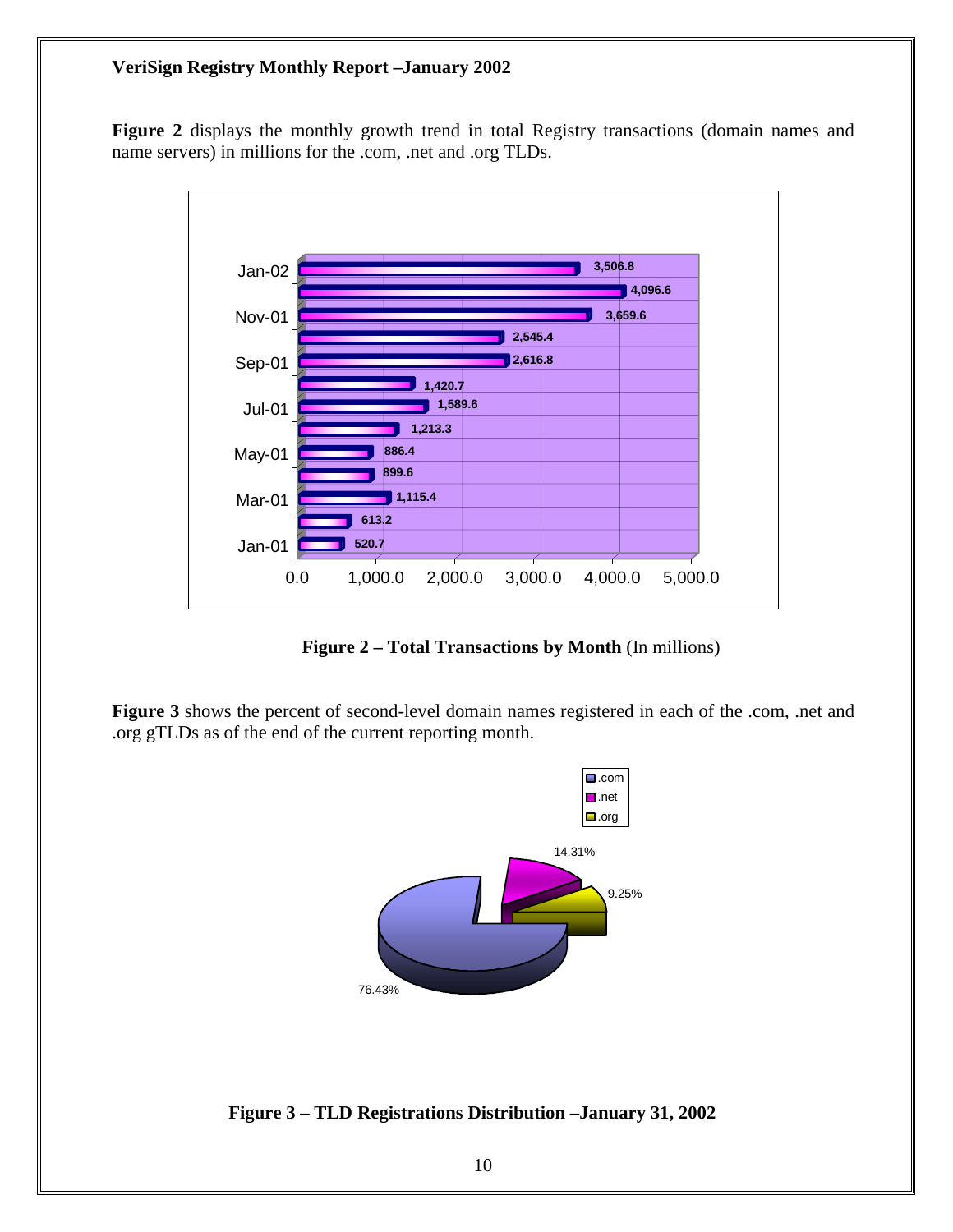

# **Total Registrations in the VeriSign Registry Database and Name Server Count as of January 31, 2002**

|                                                    |            |                |            | <b>Total Domain</b> | <b>Name</b>    |
|----------------------------------------------------|------------|----------------|------------|---------------------|----------------|
| <b>REGISTRAR</b>                                   | <b>COM</b> | <b>NET</b>     | <b>ORG</b> | <b>Names</b>        | <b>Servers</b> |
| 007Names, Inc.                                     | 1,140      | 200            | 117        | 1,457               | 24             |
| Domain Names International, Inc. d/b/a 1dni.com    | 212        | 40             | 27         | 279                 | $\overline{2}$ |
| eNameCo.                                           | 12,794     | 2,862          | 2,526      | 18,182              | 400            |
| 123 Easy Domain Names dba Signature Domains        | 22,998     | 12,211         | 3,478      | 38,687              | 324            |
| 123 Registration, Inc.                             | 1,505      | 309            | 217        | 2,031               | 46             |
| 1stDomain.net, division of G+D International LLC   | 10,517     | 2,136          | 1,405      | 14,058              | 951            |
| A Technology Company, Inc. d/b/a namesystem.com    | 149        | 30             | 26         | 205                 | 9              |
| Abacus America, Inc. dba Names4Ever                | 102,848    | 17,489         | 10,718     | 131,055             | 3,762          |
| ABC Telemedia AG                                   | 23,099     | 7,995          | 4,632      | 35,726              | 662            |
| <b>Active ISP ASA</b>                              | 28,034     | 5,088          | 2,926      | 36,048              | 70             |
| <b>Address Creation</b>                            | 3,227      | 465            | 383        | 4,075               | 176            |
| Alices Registry, Inc.                              | 8          | $\overline{2}$ |            | 15                  | $\overline{3}$ |
| All West Communications, Inc. d/b/a AW Registry    | 32,917     | 7,243          | 3,680      | 43,840              | 1,302          |
| Alldomains.com Inc.                                | 64,536     | 10,612         | 6,732      | 81,880              | 906            |
| America Online, Inc. dba AOL and/or CompuServe-AOL | 2,214      | 955            | 806        | 3,975               | 71             |
| Ascio Technologies, Inc.                           | 52,530     | 14,766         | 8,391      | 75,687              | 263            |
| <b>BB Online UK Ltd</b>                            | 6,351      | 1,250          | 771        | 8,372               | 147            |
| Blueberry Hill Comm., Inc. dba 4Domains.com        | 1,264      | 208            | 162        | 1,634               | 25             |
| BookMyName SAS                                     | 5,018      | 1,122          | 763        | 6,903               | 67             |
| BulkRegister.com, Inc.                             | 1,285,835  | 204,205        | 115,973    | 1,606,013           | 19,079         |
| Capital Networks Pty LTD                           | 20,202     | 3,502          | 1,676      | 25,380              | 828            |
| Catalog.com, Inc.                                  | 17,808     | 2,336          | 2,232      | 22,376              | 54             |
| Computer Services Langenbach GmbH dba joker.com    | 290,134    | 68,129         | 32,459     | 390,722             | 6,598          |
| ComputerDataNetworks dba shop4domain/netonedomains | 4,201      | 259            | 121        | 4,581               | 30             |
| <b>CORE Internet Council of Registrars</b>         | 534,630    | 125,786        | 61,794     | 722,210             | 14,320         |
| Corporate Domains, Inc.                            | 300        | 183            | 104        | 587                 | 17             |
| Dada Spa                                           | 6,016      | 1,564          | 1,012      | 8,592               | 13             |
| Direct Information Pvt. Ltd., dba Directl.com      | 3,136      | 362            | 290        | 3,788               | 119            |
| Domain Bank, Inc.                                  | 189,482    | 27,257         | 15,804     | 232,543             | 2,429          |
| <b>Domain Registration Services</b>                | 43,144     | 5,887          | 4,425      | 53,456              | 1,379          |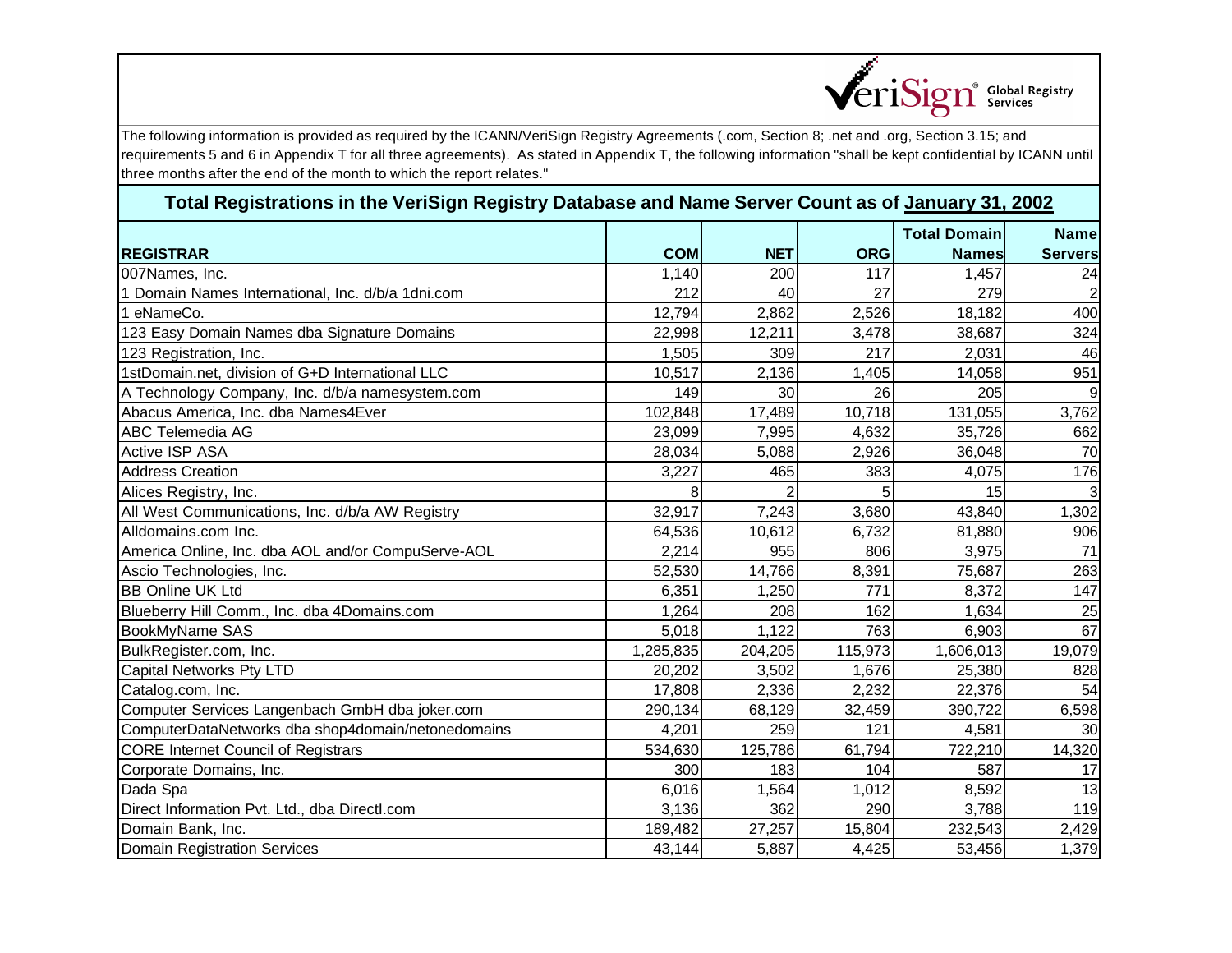| Total Registrations in the VeriSign Registry Database and Name Server Count as of January 31, 2002 |            |            |            |                     |                |  |
|----------------------------------------------------------------------------------------------------|------------|------------|------------|---------------------|----------------|--|
|                                                                                                    |            |            |            | <b>Total Domain</b> | <b>Name</b>    |  |
| <b>REGISTRAR</b>                                                                                   | <b>COM</b> | <b>NET</b> | <b>ORG</b> | <b>Names</b>        | <b>Servers</b> |  |
| DomainDiscover                                                                                     | 275,259    | 51,847     | 28,742     | 355,848             | 5,069          |  |
| Domaininfo AB d/b/a domaininfo.com                                                                 | 23,571     | 5,546      | 3,427      | 32,544              | 1,834          |  |
| DomainPeople, Inc.                                                                                 | 111,292    | 17,217     | 10,039     | 138,548             | 3,465          |  |
| DomainRegistry.com, Inc.                                                                           | 8,556      | 1,433      | 1,256      | 11,245              | 306            |  |
| Domainsite.com, Inc.                                                                               | 11,662     | 2,073      | 1,491      | 15,226              | 106            |  |
| DomainZoo.com, Inc.                                                                                | 4,000      | 1,407      | 809        | 6,216               | 39             |  |
| Dotster, Inc.                                                                                      | 421,633    | 67,522     | 45,715     | 534,870             | 14,026         |  |
| Eastern Communications Co., Ltd.                                                                   | 5,882      | 908        | 401        | 7,191               | 122            |  |
| Easyspace LTD                                                                                      | 213,297    | 42,384     | 21,195     | 276,876             | 2,309          |  |
| eMarkmonitor Inc. dba Markmonitor                                                                  | 1,193      | 243        | 219        | 1,655               | 32             |  |
| EnetRegistry.com Corporation                                                                       | 665        | 99         | 55         | 819                 | 40             |  |
| eNom, Inc.                                                                                         | 537,746    | 73,098     | 43,092     | 653,936             | 7,644          |  |
| <b>EPAG Enter-Price Multimedia AG</b>                                                              | 30,717     | 12,724     | 7,855      | 51,296              | 243            |  |
| G.K. Group, L.L.C.                                                                                 | 57,558     | 10,540     | 7,184      | 75,282              | 1,997          |  |
| Gabia, Inc.                                                                                        | 102,653    | 20,382     | 6,852      | 129,887             | 5,126          |  |
| <b>GANDI</b>                                                                                       | 208,299    | 52,569     | 41,246     | 302,114             | 11,756         |  |
| Global Media Online, Inc                                                                           | 160,921    | 36,436     | 13,008     | 210,365             | 13,743         |  |
| Globedom Datenkommunikations GmbH                                                                  | 894        | 284        | 139        | 1,317               | 61             |  |
| Go Daddy Software, Inc.                                                                            | 456,057    | 81,215     | 51,875     | 589,147             | 12,847         |  |
| HANGANG Systems, Inc. d/b/a doregi.com                                                             | 85,458     | 20,126     | 4,793      | 110,377             | 8,341          |  |
| I.D.R. Internet Domain Registry Ltd.                                                               | 3,934      | 84         | 88         | 4,106               | 19             |  |
| iHoldings.com, Inc. d/b/a Dotregistrar.com                                                         | 377,672    | 51,167     | 21,748     | 450,587             | 3,390          |  |
| Innerwise, Inc. d/b/a ItsYourDomain.com                                                            | 207,762    | 27,457     | 16,343     | 251,562             | 3,064          |  |
| InterAccess Co.                                                                                    | 1,611      | 356        | 358        | 2,325               | 37             |  |
| Interactive Telecom Network, Inc.                                                                  | 2,182      | 248        | 26         | 2,456               |                |  |
| Intercosmos Media Group, Inc                                                                       | 329,865    | 44,826     | 26,429     | 401,120             | 6,521          |  |
| Interdomain, S.A.                                                                                  | 23,933     | 2,647      | 1,685      | 28,265              | 366            |  |
| Internet Domain Registrars                                                                         | 568,889    | 101,480    | 49,120     | 719,489             | 5,121          |  |
| Key-Systems GmbH                                                                                   | 4,799      | 1,642      | 970        | 7,411               | 471            |  |
| Melbourne IT, Ltd. d/b/a Internet Names Worldwide                                                  | 1,205,928  | 205,953    | 116,898    | 1,528,779           | 10,479         |  |
| Mr.DomReg.com Inc.                                                                                 | 1,426      | 989        | 280        | 2,695               | 69             |  |
| <b>NAMEBAY</b>                                                                                     | 15,455     | 2,858      | 1,933      | 20,246              | 246            |  |
| NameEngine, Inc.                                                                                   | 4,919      | 1,338      | 1,062      | 7,319               | 101            |  |
| NameScout Corp                                                                                     | 19,712     | 2,824      | 1,830      | 24,366              | 209            |  |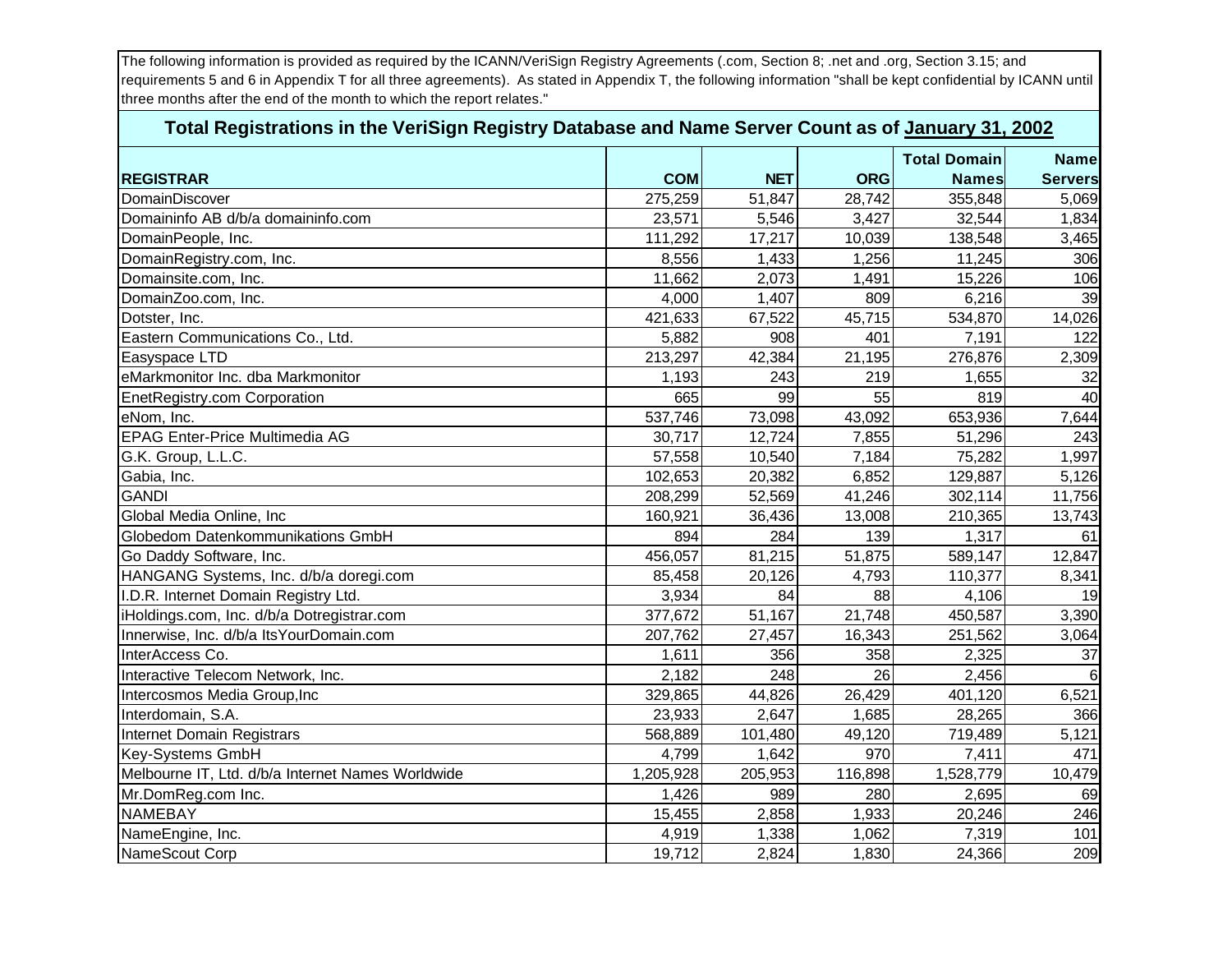| Total Registrations in the VeriSign Registry Database and Name Server Count as of January 31, 2002 |            |            |                |                     |                |  |
|----------------------------------------------------------------------------------------------------|------------|------------|----------------|---------------------|----------------|--|
|                                                                                                    |            |            |                | <b>Total Domain</b> | <b>Namel</b>   |  |
| <b>REGISTRAR</b>                                                                                   | <b>COM</b> | <b>NET</b> | <b>ORG</b>     | <b>Names</b>        | <b>Servers</b> |  |
| NamesDirect.Com, Inc.                                                                              | 66,049     | 12,448     | 8,722          | 87,219              | 1,090          |  |
| NameSecure.com                                                                                     | 190,868    | 31,552     | 21,978         | 244,398             | 761            |  |
| NameTree, Inc.                                                                                     | 15         |            |                | 16                  |                |  |
| Netbenefit PLC aka NetNames                                                                        | 10,150     | 2,764      | 1,978          | 14,892              | 17             |  |
| Neteka, Inc                                                                                        |            |            |                |                     |                |  |
| Netpia.com, Inc.                                                                                   | 100,813    | 20,321     | 6,077          | 127,211             | 2,676          |  |
| Network Solutions, Inc.                                                                            | 10,376,464 | 2,028,248  | 1,520,255      | 13,924,967          | 423,448        |  |
| Nominalia Internet S.L.                                                                            | 1,769      | 395        | 282            | 2,446               | 319            |  |
| <b>NORDNET</b>                                                                                     | 49,595     | 3,060      | 2,319          | 54,974              | 83             |  |
| Omnis Network, LLC                                                                                 | 4,871      | 593        | 530            | 5,994               | 124            |  |
| OnlineNIC, Inc. d/b/a China-channel.com                                                            | 160,479    | 22,404     | 5,100          | 187,983             | 3,380          |  |
| Parava Networks Inc dba RegistrateYa.com nAAme.com                                                 | 21,088     | 4,610      | 2,670          | 28,368              | 401            |  |
| pAsia, Inc.                                                                                        | 3,004      | 631        | 268            | 3,903               | 193            |  |
| Primus Telco Pty Ltd dba PrimusDomain/PlanetDomain                                                 | 3,942      | 799        | 454            | 5,195               | 354            |  |
| PSI-Japan, Inc.                                                                                    | 26,468     | 5,192      | 2,004          | 33,664              | 4,214          |  |
| R&K GlobalBusinessServices, Inc. dba 000Domains.com                                                | 81         | 5          | $\mathcal{P}$  | 88                  |                |  |
| register.com, Inc.                                                                                 | 2,397,030  | 432,669    | 269,514        | 3,099,213           | 56,767         |  |
| Registration Technologies, Inc.                                                                    | 244        | 53         | 115            | 412                 | 11             |  |
| Research Institute for Computer Science, Inc.                                                      | 35         |            |                | 44                  | 41             |  |
| Schlund+Partner AG                                                                                 | 290,171    | 104,119    | 56,605         | 450,895             | 395            |  |
| Secura GmbH                                                                                        | 3,671      | 1,156      | 803            | 5,630               | 118            |  |
| Stargate Communications, Inc.                                                                      | 115,844    | 20,452     | 11,420         | 147,716             | 2,275          |  |
| Talk.com                                                                                           | 8          |            |                | 10                  |                |  |
| The Name It Corporation dba aitdomains.com                                                         | 84,186     | 11,611     | 7,908          | 103,705             | 1,719          |  |
| The Registry at Info Avenue d/b/a IA Registry                                                      | 78,996     | 5,485      | 3,463          | 87,944              | 202            |  |
| TLDs, Inc. dba SRSplus                                                                             | 7,477      | 1,759      | 1,117          | 10,353              | 168            |  |
| TotalRegistrations                                                                                 | 15,235     | 3,466      | 1,625          | 20,326              | 374            |  |
| Transpac                                                                                           | 16,759     | 2,512      | 1,655          | 20,926              | 339            |  |
| Tucows, Inc.                                                                                       | 2,213,435  | 398,367    | 242,473        | 2,854,275           | 60,357         |  |
| Verisign Global Registry Services                                                                  | 10         | 10         | 10             | 30                  | 8              |  |
| Virtual Internet UK Ltd.                                                                           | 1,627      | 296        | 161            | 2,084               |                |  |
| Wooho T&C Ltd., d/b/a rgnames.com                                                                  | 69         | 28         | $\overline{2}$ | 99                  | 9              |  |
| Xin Net Corp.                                                                                      | 89,503     | 15,719     | 3,146          | 108,368             | 2,492          |  |
| YesNIC Co. Ltd.                                                                                    | 135,848    | 32,182     | 8,236          | 176,266             | 11,417         |  |